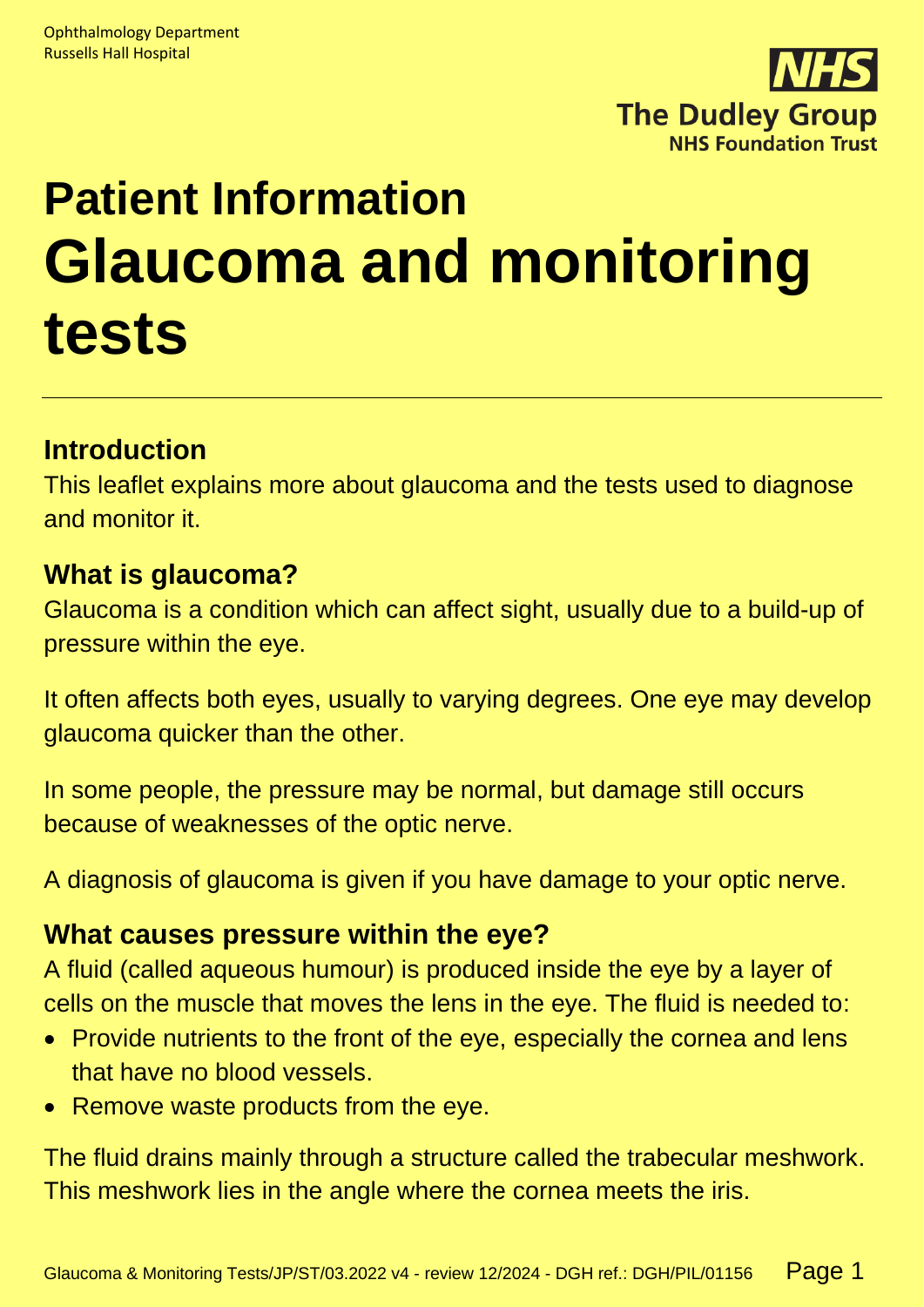The normal pressure in the eye is between 10 and 24 millimetres of mercury (mmHg). If for any reason the fluid is blocked and cannot get out, the pressure can rise and glaucoma may occur.

# **What types of glaucoma are there?**

There are two main types of glaucoma:

- Open-angle
- Narrow-angle

Both types may happen by themselves, which is known as primary glaucoma, or as a result of another eye condition, known as secondary glaucoma.

## **Open-angle glaucoma**

Open-angle glaucoma is more common and affects two per cent of adults over 40. It is more likely to happen

- With increasing age it affects 10 per cent of those over 75.
- In African races.
- In those who are very short-sighted.
- In those with diabetes.
- In those with family history of it.
- In those who have used steroids for a long time.

This type of glaucoma is when the drainage channel is open. Its exact cause is unknown. Although the drainage angle is open and appears normal when examined, research has found that there is resistance to fluid draining out at the trabecular meshwork.

This resistance to drainage causes the pressure to rise, which causes damage to the optic nerve. This damage is possibly caused by the force of the pressure or reduced blood supply to the nerve.

Open-angle glaucoma often develops gradually over time and affects both eyes. People frequently do not realise their sight is being damaged because the first part of the eye to be affected is the outer field of vision (peripheral vision).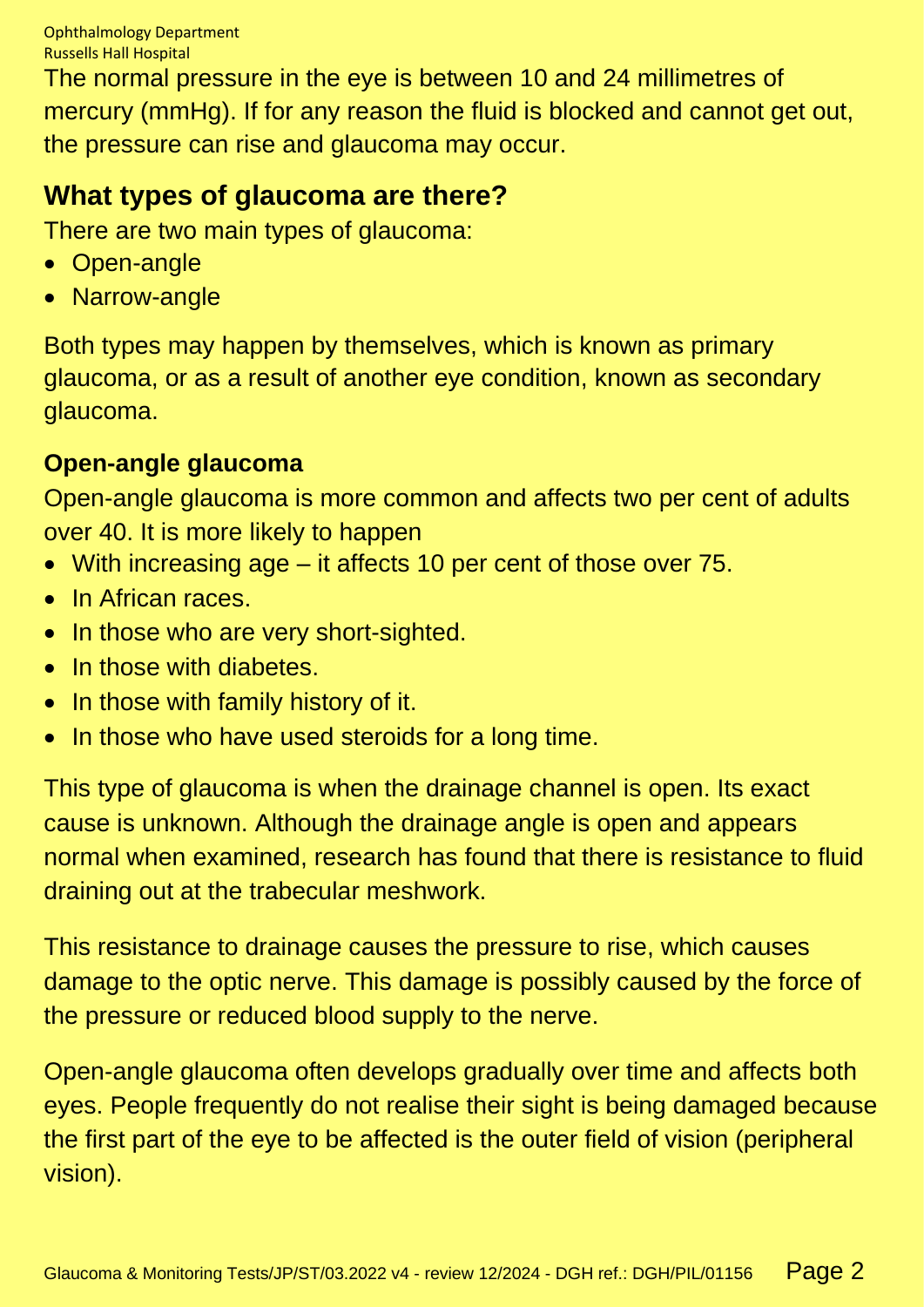The danger of this condition is that the eye seems perfectly normal and the loss of vision is so gradual and painless that people are often unaware of it until the damage is considerable and permanent.

At first, the damage to vision tends to be in the shape of an arc, either a little above or below the centre of the field of vision.

If untreated, this progresses until most of the outer field of vision is lost and there is only a small central tunnel of vision left. Eventually, this too can be lost, causing complete blindness.

As most patients have few or no symptoms, it is important to have your eye pressure checked regularly, especially if there is a family history of glaucoma.

#### **Narrow-angle glaucoma**

This is where the drainage angle between the cornea and iris becomes closed.

With this type of glaucoma, there will be symptoms such as colour haloes, a headache or brow ache. There may possibly be more severe symptoms of an acute attack, including pain, nausea (feeling sick) and reduced vision. **This is an eye emergency and needs to be checked urgently** at either an eye emergency clinic or an emergency department, preferably at an eye hospital.

## **What tests are used to diagnose glaucoma?**

There are several glaucoma tests, and they are often carried out during the same appointment to ensure results are as accurate as possible. They are painless and quite quick.

#### **Optic nerve assessment**

The optic nerve is usually examined using a slit lamp, which is a microscope with a very bright light. You will need to put your head in a headrest. The ophthalmologist will look at your eyes using the light and a lens held near to your eye.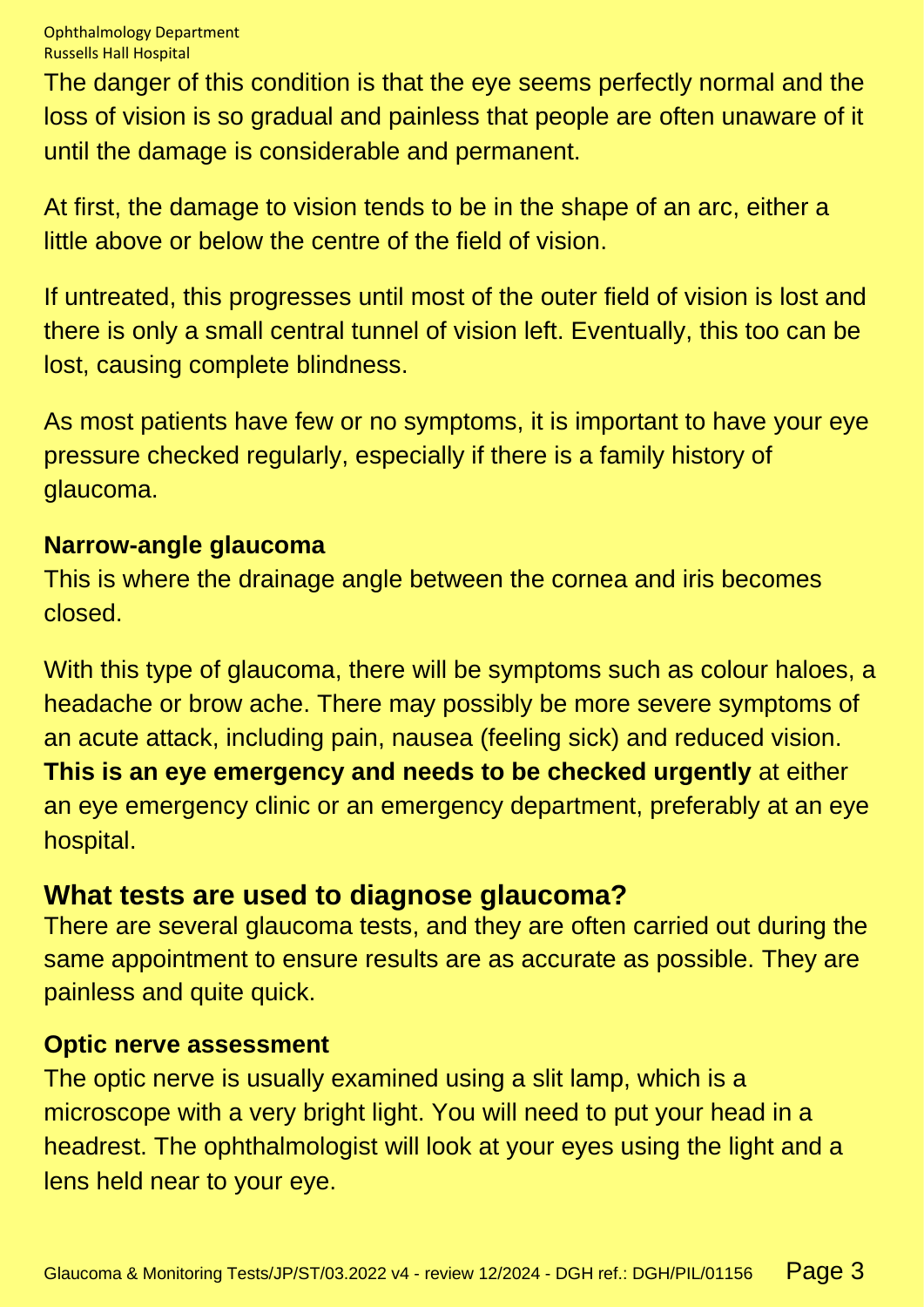We may have to use eye drops to widen the pupils of your eyes so that we can get a clear view. The eye drops can make your sight blurry for a while, so we advise you **not to drive to this appointment.** People who have glaucoma often have an optic nerve which looks abnormal where it has been damaged.

#### **Eye pressure test**

Measurement of the pressure within the eye is called tonometry. It uses an instrument called a tonometer to measure the pressure inside your eye.

The ophthalmologist will put some drops of anaesthetic (a painkilling medication) into your eye. Then, yellow / orange dye is used to temporarily stain the tears. You will need to put your head in a headrest, and then the ophthalmologist will shine a blue light on your eye.

We use a small, round, flat instrument to painlessly flatten the cornea of your eye. We can measure the pressure of your eye by how much the cornea flattens.

#### **Central corneal thickness measurements**

This is performed by anaesthetising the eye with drops and placing a small ultrasonic probe on the centre of your cornea for a few seconds. The measurements from this can help the ophthalmologist check how accurate the pressure values were from the eye pressure test.

#### **Examination of the drainage angle**

To do this examination, we put anaesthetic drops into your eye, and then put a contact lens on your eye. This allows your ophthalmologist to see in the angle between the cornea and iris, to see if it is open or closed. They will also examine the trabecular meshwork where the fluid drains out of your eye.

#### **Other tests**

Other tests that are sometimes used to diagnose or monitor people with glaucoma are as follows: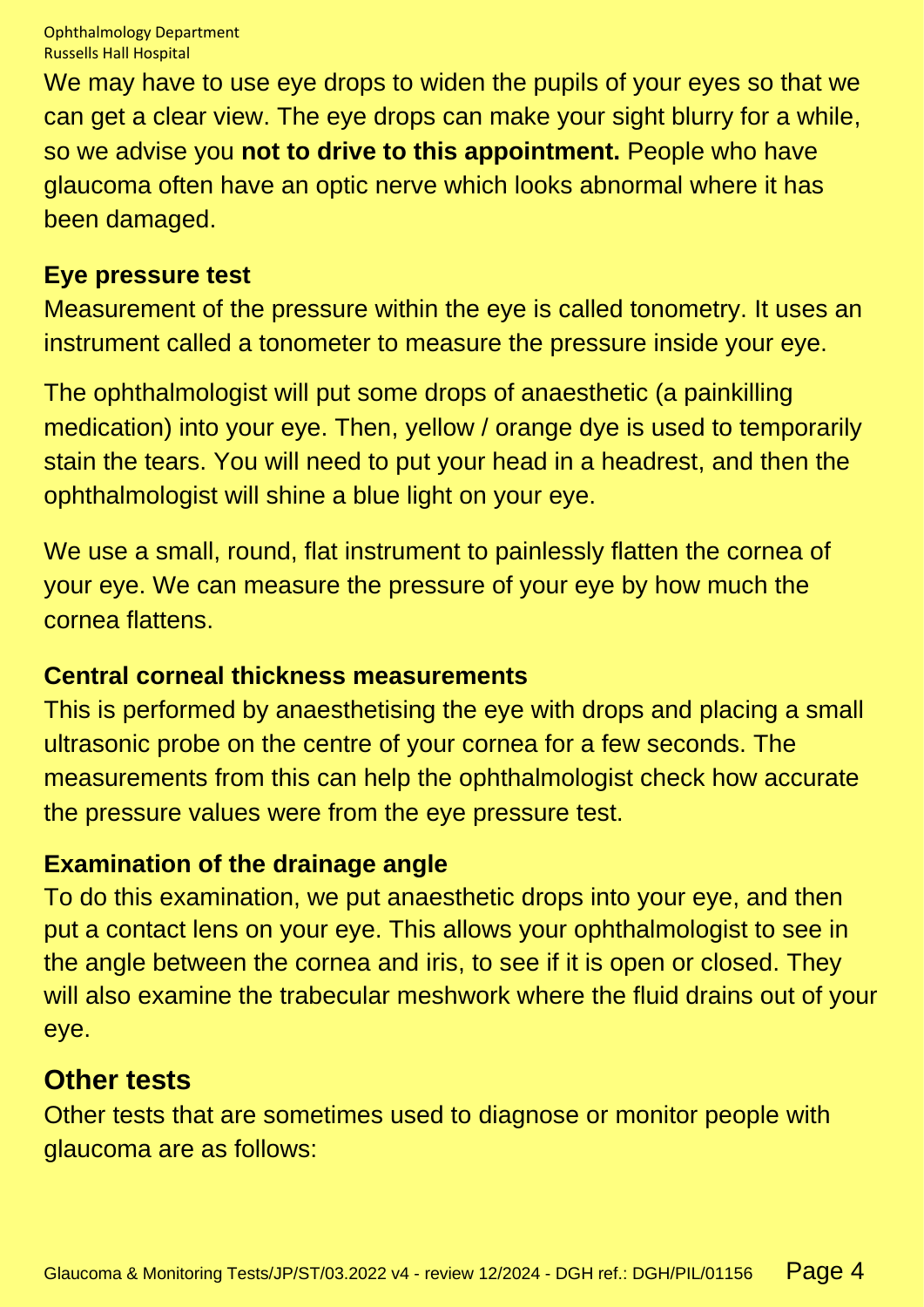## **All day measurements of eye pressure (phasing)**

Eye pressure can vary a great deal throughout the day and is often higher in the early morning. Therefore, we may need to assess the pressure every two hours over an eight to 24 hour period. This is called phasing. It is useful if your eye pressure is borderline or if glaucoma is progressing even though you have normal eye pressure measurements.

#### **Visual field test**

A visual field test is sometimes called perimetry. It checks for missing areas in the field of vision and can be used to monitor progression of glaucoma.

For the test, you will need to put your head in a headrest. You will be shown a series of lights on a screen, and you will need to press a buzzer when you see one. Some dots will appear in your peripheral vision (around the sides of your eyeball), which is where glaucoma begins. One eye is tested at a time.

If you cannot see the spots in your peripheral vision, it may mean that glaucoma has damaged your vision.

#### **Three-dimensional (3D) scanning of the optic nerve**

A quick and painless scan can be performed of the optic nerve using various specialised scanning systems, including Heidelberg Retinal Tomography and Optical Coherence Tomography. This can produce an accurate 3D image of the optic nerve and retinal nerve fibres. It can be useful in monitoring glaucoma in some patients.

**Please note:** due to the ongoing COVID-19 pandemic, it has been necessary to make changes to the way we run our clinics. Your consultant has undertaken a detailed review of your medical records and has made a clinical decision on what are the most important diagnostic tests for you to have at this time. You have been allocated to a clinic based on the tests you require, and these clinics are as follows:

**VGC1** – this involves a visual acuity check followed by a measurement of the pressure in your eyes. This will most likely be done with a "puff of air", but other methods of pressure measurement are available should this be required.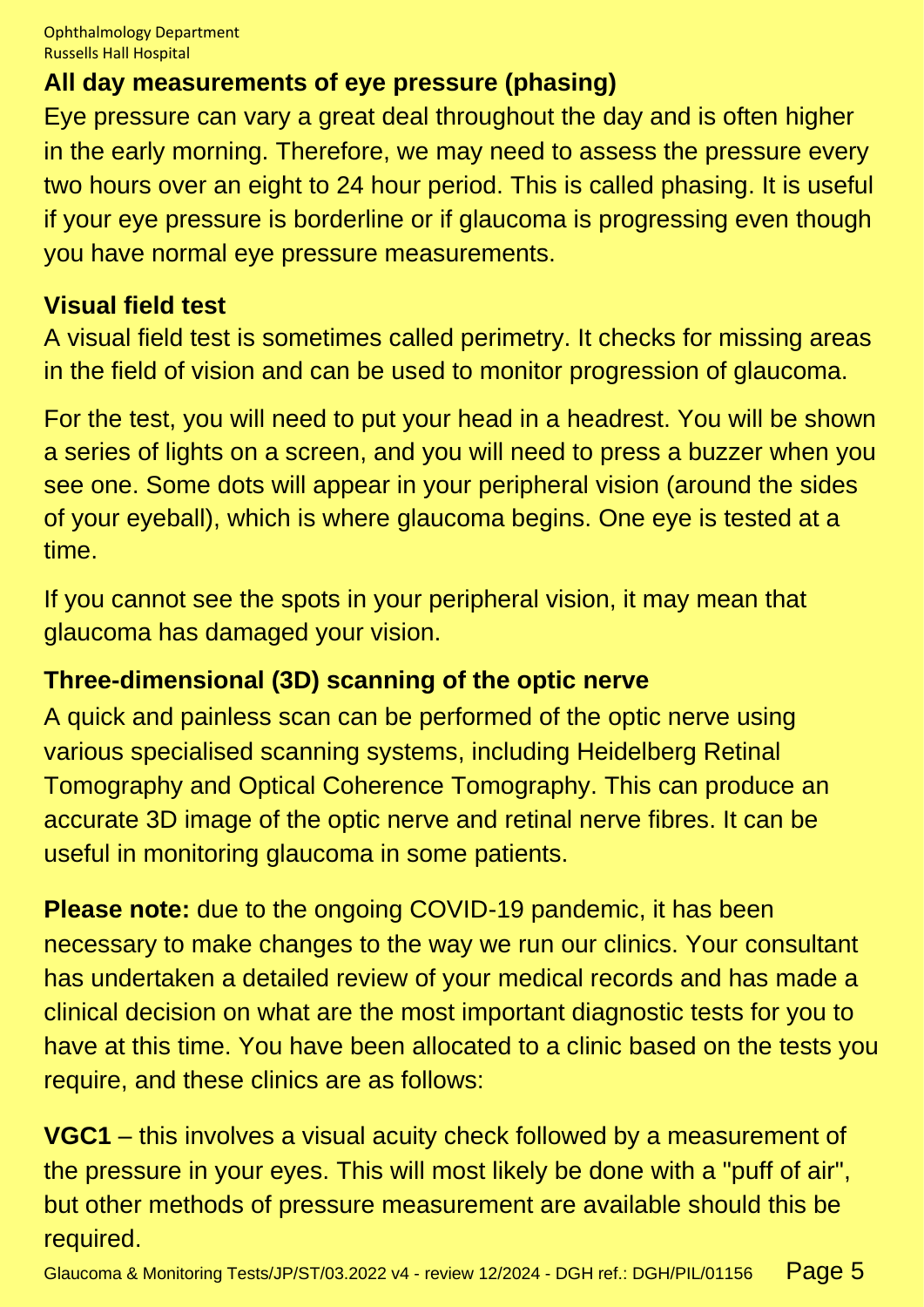**VGC2** – this involves a visual acuity check, scans and photos of the back of the eye, and a measurement of the pressure in your eyes.

**VGC3** – this involves a visual acuity check, a visual field test and a measurement of the pressure in your eyes.

**VGC4** – this involves all tests in VGC1 to VGC3.

This means your visit may last anywhere between 10 minutes to an hour, depending on the clinic you have been booked into.

All of your results will be reviewed by an ophthalmologist or an advanced glaucoma practitioner who will then be in touch with you via a letter or telephone call to inform you of the outcome and the future management of your case.

Thank you for assisting us in keeping our staff and patients safe at this time.

# **What if I have any problems or questions after reading this leaflet?**

**If there is anything you do not understand, or you are concerned or worried about any part of the treatment, contact:**

The **Urgent Referral Clinic** team at Russells Hall Hospital Eye Clinic on **01384 456111 ext. 3633**.

## **Eye emergency, out of hours**

In case of an eye emergency after the closing hours of the Eye Clinic at Russells Hall Hospital (including weekends and bank holidays), please contact:

## **Birmingham and Midland Eye Centre** on **0121 507 4440**

The doctor on call is usually based at the Eye Centre, City Hospital, Dudley Road, Birmingham. They may need to call you back, and if necessary, they will arrange for you to visit them.

**Note:** the information in this booklet is provided for information only. The information found is **not** a substitute for professional medical advice or care by a qualified doctor or other health care professional.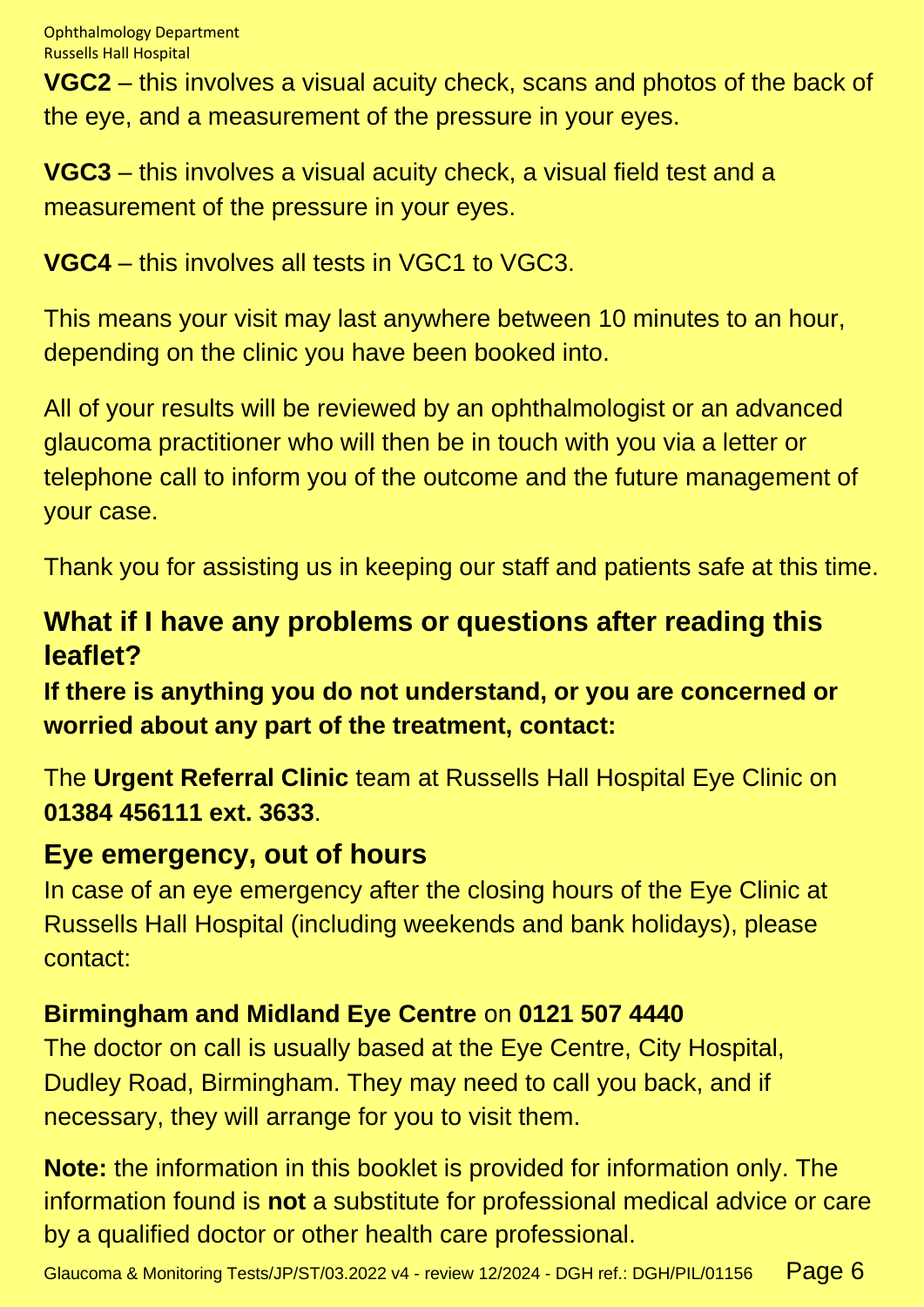**Always** check with your doctor if you have any concerns about your condition or treatment. This is only indicative and general information for the procedure. Individual experiences may vary and all the points may not apply to all patients at all times. Please discuss your individual circumstances with your eye doctor.

## **Where can I find out more?**

The Royal National Institute of Blind People (RNIB) booklet, 'Understanding Glaucoma', contains more information. You can also visit the RNIB website:

<http://www.rnib.org.uk/eye-health-eye-conditions-z-eye-conditions/glaucoma>

Author: Julia Phillips (advanced glaucoma practitioner), RGN, Ophthalmic Nurse Training, BSc (Hons), Glaucoma Specialist MSc modules and training.

## **This leaflet can be downloaded or printed from:**

<http://dgft.nhs.uk/services-and-wards/ophthalmology/>